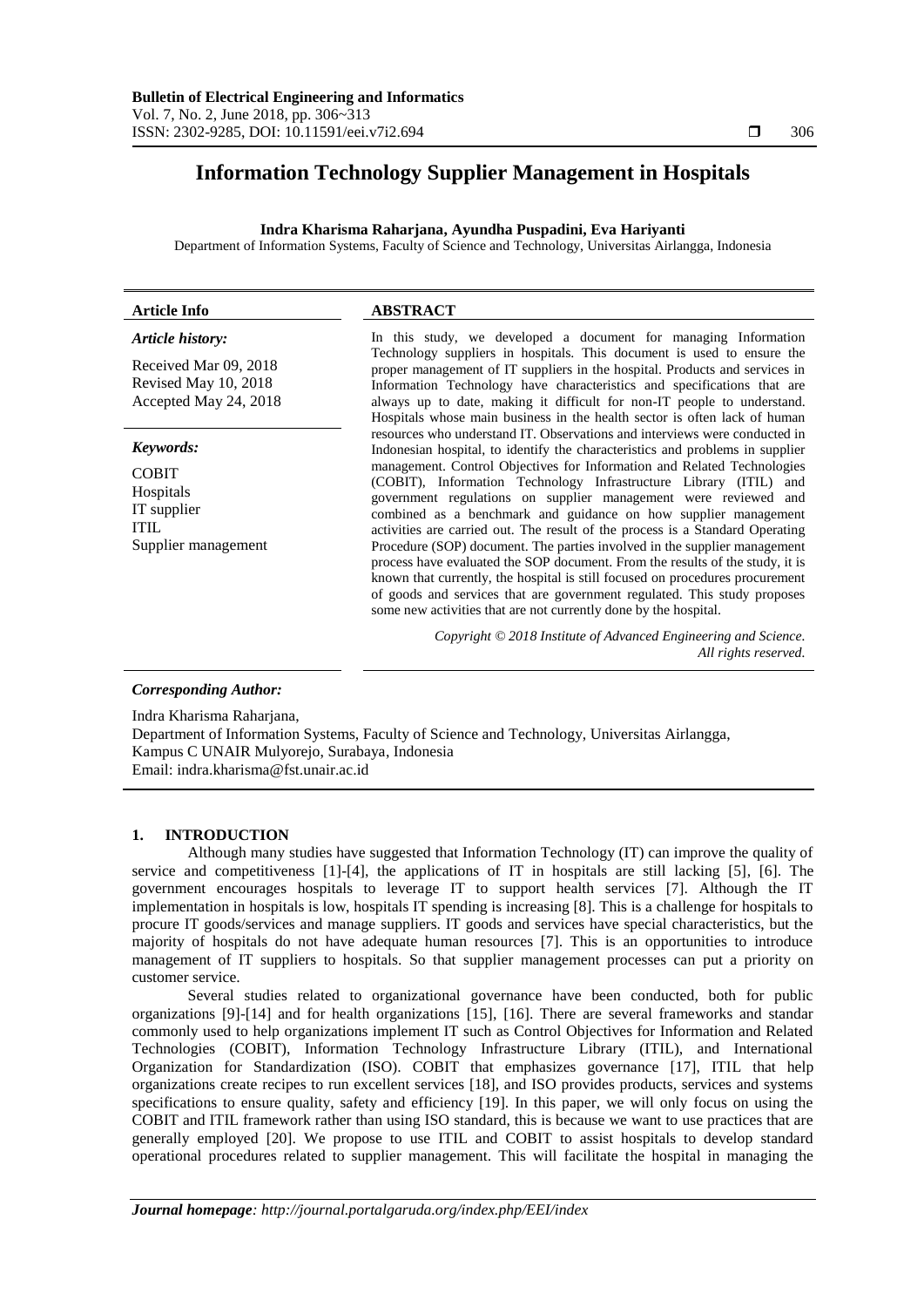supplier, from the procurement process, contracting, service operations, supplier evaluation, contract termination, to continuous improvement in supplier management. Suppliers in the hospital need to be well managed because it will affect the services to the public.

We will combine supplier management standards from ITIL and COBIT for hospital practice. Identify activities that have been done by the hospital to manage the supplier. Apply these standards to activities that are usually performed in hospitals.The purpose of this study is to establish working procedures to assist hospitals to manage suppliers in information technology. This document is important for the hospital in order to uphold the process for managing supplier. This minimizes the risks of service disruptions caused by contracts with suppliers.In this study, we conducted a case study at a government hospital located in Surabaya, Indonesia. We explore patterns based on activities undertaken at the hospital, to then integrate them with COBIT and ITIL standards regarding supplier management. We also consider government regulations related to procurement of goods/services.

## **2. RESEARCH METHOD**

In this paper, we use the principle of design science research by creating an artifact to answer research questions [21]. Supplier management guide document is created to help the hospital to manage relationships with suppliers. To prepare the supplier management guide document, the steps taken are as follows: conducting observations and interviews in hospitals, Managing Suppliers based on IT Standars, Proccess Mapping, Preparation of New Procedures, and Evaluation of New Procedures. In this study, we conducted an observation, interview, and evaluation in one of the government hospitals located in Surabaya, Indonesia.

Interviews were conducted in a semi-structured manner [22]. We asked and observed how the contract management with suppliers is implemented. we use best practice from COBIT and ITIL as the checklist of questions, how is the process done, ask if there have been any rules governing supplier management issues within the hospital.

Conducting literature studies related to the management of suppliers such as COBIT, ITIL, and government regulations. Initially, we plan to only use Process Practice and Activity for Manage Supplier from COBIT5 and Activity of ITIL Supplier Management. But in practice, hospitals emphasize that the management of suppliers, especially on contractual issues must follow established rules and regulations Therefore we have to include government regulations on the procurement of goods and services as the basis for supplier management guide document.

Mapping, compiling, and incorporating COBIT, ITIL, and government regulations are appropriate to the conditions and characteristics of the organization. We will evaluate the processes and activities of managing suppliers available in COBIT, ITIL and Government regulations. Each activity will be analyzed and grouped according to their similarity. It will be rearranged into new procedures documents.

The evaluation is conducted through meetings with the involved parties, such as the head of IT team, the head of the Budget Program Planning, and the staff of the Procurement Services Unit. Evaluation is done to find out the shortcomings and weaknesses of documents that have been prepared, in order to make improvements.

#### **3. RESULTS**

#### **3.1. Observation and Interviews Results**

The results of interviews and observations are as follows. Hospitals have no formal guidance for contract management for suppliers. Hospital relationships with suppliers are currently regulated in government regulations on the procurement of goods and services [23]. That regulation contains the detailed procedures for procurement of goods and services. There is a discussion of contract rules, but it does not fully cover what should be in the supplier contract. For IT contracts in hospitals, this exposes business risk. IT has an important impact on hospital services. However, hospitals do not have enough resources to effectively manage IT. Defining contract details becomes critical to avoid conflict. Some contract-related cases have occurred in hospitals, resulting in losses from both parties. A common obstacle is the lack of IT technical knowledge of the personnel responsible for contract management. Hospitals need to ensure that contract management with suppliers has passed the correct procedures. Hospitals need to ensure that contract management with suppliers has passed the correct procedures, including considering the contents of the contract.Hospitals have many IT services that need to be managed. This consists of three aspects: network, server, and software. Hospitals work with different external suppliers from initial assessment process to system installation.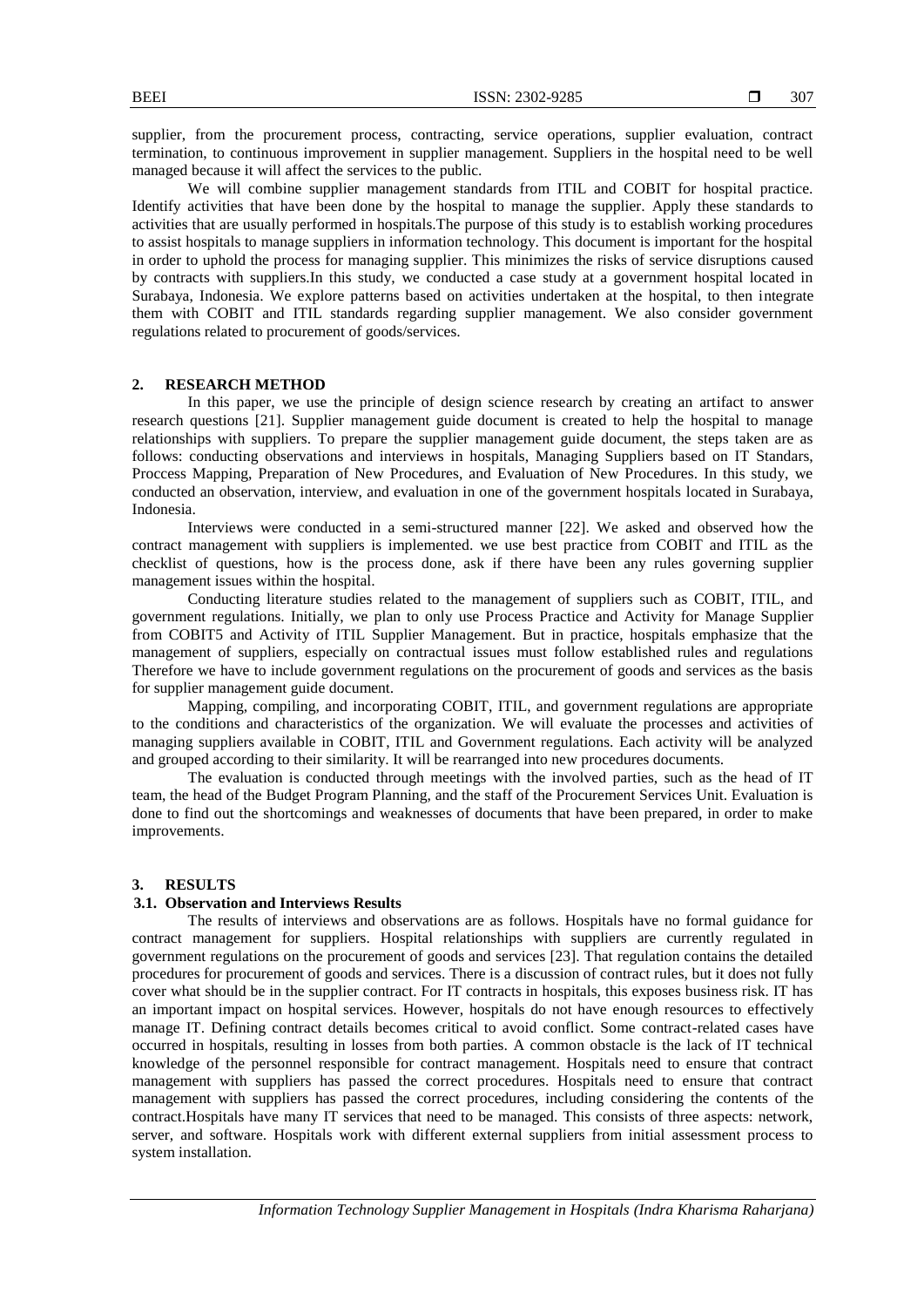## **3.2. Managing Suppliers based on IT Standars**

In this study, we use COBIT5 and ITIL standards to identify best practices in supplier management. COBIT5 defines the best practice of supplier management in APO 10 manage supplier process.this process recommends 5 Key Management Practices (KMP) in supplier management. This KMP includes [17]: identify and evaluate supplier relationships and contracts, select supplier, manage supplier relationships and contracts, manage supplier risk, and monitor supplier performance and compliance. There are several activities that need to be done within each KMP. This activity proposes on what to do, not how to do. We use the ITIL framework to describe how to do. COBIT5 Procces Practice and Activity for Manage Supplier depicted in Table 1.

| Key Management                 | Activity                 |                                                                                             |  |  |  |  |
|--------------------------------|--------------------------|---------------------------------------------------------------------------------------------|--|--|--|--|
| Practice                       | Activities<br>Code       |                                                                                             |  |  |  |  |
|                                | APO10.01-1               |                                                                                             |  |  |  |  |
|                                |                          | Establish and maintain criteria relating to suppliers and supplier contracts.               |  |  |  |  |
| Identify and evaluate          | APO10.01-2               | Establish and maintain supplier and contract evaluation criteria                            |  |  |  |  |
| supplier relationships and     | APO10.01-3               | Identify, record and categorise existing suppliers and contracts                            |  |  |  |  |
| contracts                      | APO10.01-4               | Periodically evaluate and compare the performance of existing and alternative<br>suppliers  |  |  |  |  |
|                                | APO10.02-1               | Review all Supplier requests for information (RFI) and requests for proposals (RFP)         |  |  |  |  |
|                                | APO10.02-2               | <b>Evaluate RFIs and RFPs</b>                                                               |  |  |  |  |
|                                | APO10.02-3               | Select the supplier that best fits the RFP                                                  |  |  |  |  |
|                                |                          | In the specific case of software acquisition, include and enforce the rights and            |  |  |  |  |
|                                | APO10.02-4               | obligations of all parties in the contractual terms.                                        |  |  |  |  |
| Select suppliers               |                          | In the specific case of acquisition of development resources, include and enforce the       |  |  |  |  |
|                                | APO10.02-5<br>APO10.02-6 |                                                                                             |  |  |  |  |
|                                |                          | rights and obligations of all parties in the contractual terms.                             |  |  |  |  |
|                                |                          | Obtain legal advice on resource development acquisition agreements regarding                |  |  |  |  |
|                                |                          | ownership and licencing of intellectual property                                            |  |  |  |  |
|                                | APO10.02-7               | In the specific case of acquisition of infrastructure, facilities and related services,     |  |  |  |  |
|                                |                          | include and enforce the rights and obligations of all parties in the contractual terms      |  |  |  |  |
|                                | APO10.03-1               | Assign relationship owners for all suppliers and make them accountable for the quality      |  |  |  |  |
|                                |                          | of service(s) provided.                                                                     |  |  |  |  |
|                                | APO10.03-2               | Specify a formal communication and review process                                           |  |  |  |  |
|                                | APO10.03-3               | Agree on, manage, maintain and renew formal contracts with the supplier.                    |  |  |  |  |
| Manage supplier                |                          | Within contracts with key service suppliers include provisions for the review of            |  |  |  |  |
| relationships and<br>contracts | APO10.03-4               | supplier site                                                                               |  |  |  |  |
|                                | APO10.03-5               | Evaluate the effectiveness of the relationship and identify necessary improvements          |  |  |  |  |
|                                |                          | Define, communicate and agree on ways to implement required improvements to the             |  |  |  |  |
|                                | APO10.03-6               | relationship.                                                                               |  |  |  |  |
|                                | APO10.03-7               | Use established procedures to deal with contract disputes                                   |  |  |  |  |
|                                | APO10.03-8               | Define and formalise roles and responsibilities for each service supplier                   |  |  |  |  |
|                                |                          | Manage risk relating to the supplier's ability to deliver service efficiently, effectively, |  |  |  |  |
| Manage supplier risk           | APO10.04-1               | securely, reliably, and continually                                                         |  |  |  |  |
|                                | APO10.04-2               | When defining the contract, provide for potential service risk by clearly defining          |  |  |  |  |
|                                |                          | service requirements                                                                        |  |  |  |  |
|                                |                          |                                                                                             |  |  |  |  |
|                                | APO10.05-1               | Define and document criteria to monitor supplier performance aligned with service           |  |  |  |  |
|                                |                          | level agreements                                                                            |  |  |  |  |
|                                | APO10.05-2               | Monitor and review service delivery to ensure that the supplier is providing an             |  |  |  |  |
| Monitor supplier               |                          | acceptable quality of service                                                               |  |  |  |  |
| performance and                | APO10.05-3               | Review supplier performance and value for money to ensure that they are reliable and        |  |  |  |  |
| compliance                     |                          | competitive                                                                                 |  |  |  |  |
|                                | APO10.05-4               | Request independent reviews of supplier internal practices and controls, if necessary.      |  |  |  |  |
|                                | APO10.05-5               | Record and assess review results periodically and discuss them with the supplier to         |  |  |  |  |
|                                |                          | identify needs and opportunities for improvement.                                           |  |  |  |  |
|                                | APO10.05-6               | Monitor and evaluate externally available information about the supplier.                   |  |  |  |  |

Table 1. COBIT5 Procces Practice and Activity for Manage Supplier [17]

ITIL described Supplier Management in the service design phase. Supplier Management is the process of ensuring all contracts with suppliers meet the organization's business needs, ensuring all suppliers meet their contract commitments, review contracts, and maintain relationships with suppliers.the activity of supplier management can be summarize in [18]: (a) definition of new supplier and contract requirement, (b) evaluation of new supplier and contracts, (c) supplier and contract categorization and maintenance, (d) estasblisment of new supplier and contracts, (e) supplier, contract, and performance management, (f) contract renewal or termination. Activity of ITIL supplier management is depicted in Table 2.

We also consider government regulations (PP No. 54 th. 2010) on the procurement of goods and services [23] to ensure compliance with regulations. The regulation governs the procurement preparation process, selection planning for goods/services providers, controlling, monitoring, complaints, and sanctions.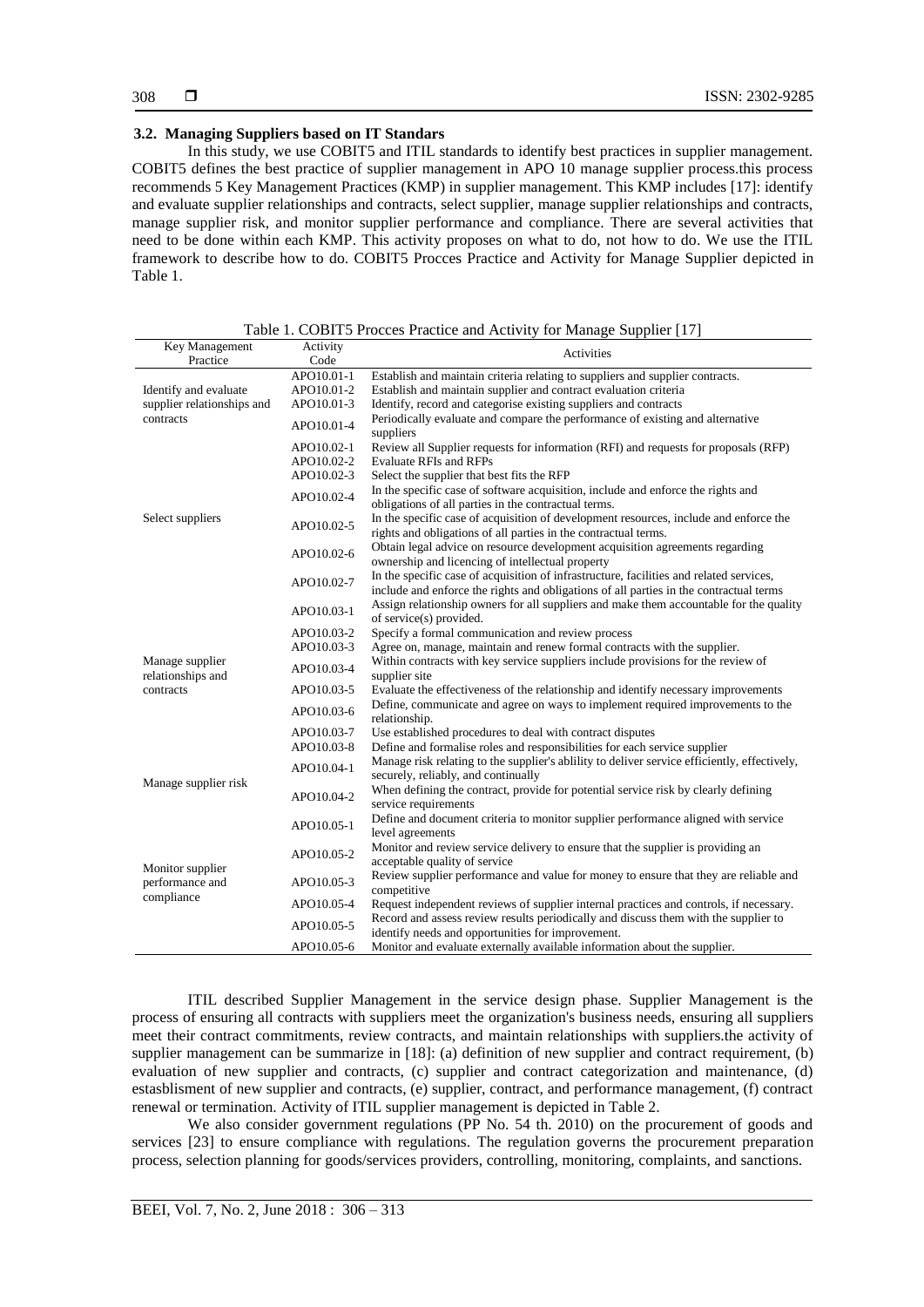| Activity                                               | Code     | Sub-Activity                                                            |  |
|--------------------------------------------------------|----------|-------------------------------------------------------------------------|--|
| Definition<br>supplier<br>of<br>contract<br>new<br>and | SM01-1   | <b>Identify Business need</b>                                           |  |
| requirements                                           | SM01-2   | Produce a statement of requirement (soR) and invitation to tender (ITT) |  |
|                                                        | SM01-3   | Ensure conformance to strategy/policy                                   |  |
|                                                        | $SMO2-1$ | identify method of purchase or procurement                              |  |
|                                                        | SM02-2   | establish evaluation criteria                                           |  |
|                                                        | SM02-3   | evaluate altrnative options                                             |  |
| Evaluation of new suppliers and contracts              | SM02-4   | <b>Select</b>                                                           |  |
|                                                        | $SMO2-5$ | Negotiate contracts, targets, and the terms and conditions.             |  |
|                                                        | SM02-6   | agree and award the contract                                            |  |
|                                                        | SM03-1   | Assess or reassess the supplier and contract                            |  |
| Supplier<br>and<br>contract<br>and                     | SM03-2   | ensure changes progressed through service transition                    |  |
| categorization<br>maintenance of the SCMIS             | SM03-3   | categoriza the supplier                                                 |  |
|                                                        | SM03-4   | update SCMIS                                                            |  |
|                                                        | SM03-5   | ongoing maintenance of the SCMIS                                        |  |
|                                                        | SM04-1   | Set up the supplier service and contract                                |  |
| Establishment of new supplier and contracts            | SM04-2   | transition the service                                                  |  |
|                                                        | SM04-3   | establish contracts and relationships                                   |  |
|                                                        | SM05-1   | manage and control the operation and delivery of service/products       |  |
|                                                        | SM05-2   | monitor and report                                                      |  |
| Supplier, contract, and performance management         | $SM05-3$ | review and improve                                                      |  |
|                                                        | SM05-4   | manage the supplier and the relationship                                |  |
|                                                        | SM05-5   | review service scope against business need                              |  |
|                                                        | SM05-6   | plan for possible closure/renewal/extension                             |  |
|                                                        | SM06-1   | Review                                                                  |  |
| contract renewal or termination                        | SM06-2   | renegotiate and renew or terminate and/or transfer                      |  |
|                                                        | SM06-3   | transition to new supplier or to internal resources                     |  |

Table 2. Activity of ITIL Supplier Management [18]

#### **3.3. Proccess Mapping**

We combine processes and activities within ITIL, COBIT, and Government Regulations. We use ITIL activity as a combination baseline. The result of activity mapping can be seen in Table 3.

| Table 3. Procces and Activity Mapping        |             |                              |                                                              |  |  |
|----------------------------------------------|-------------|------------------------------|--------------------------------------------------------------|--|--|
| Aktivitas Supplier Management                | <b>ITIL</b> | COBIT <sub>5</sub>           | PP No. 54 Th 2010                                            |  |  |
|                                              | SM01-1      | APO10.02-1                   | BAB VI Bag. 6 Ps. 64                                         |  |  |
| Definition of new supplier and contract      | SM01-2      | APO10.02-2                   | BAB VI Bag. 10 Ps. 79                                        |  |  |
| requirements                                 | SM01-3      |                              | BAB IV Ps. 22                                                |  |  |
|                                              | SM01-4      |                              |                                                              |  |  |
|                                              | SM02-1      |                              | BAB VI Bag. 3 Par. 1 Ps. 35                                  |  |  |
|                                              | SM02-2      | APO10.01-2                   | BAB VI Bag. 3 Par. 4 Ps. 48                                  |  |  |
|                                              | SM02-3      | APO10.04-1                   |                                                              |  |  |
|                                              |             | APO10.04-2                   |                                                              |  |  |
|                                              | SM02-4      | APO10.01-4                   |                                                              |  |  |
| Evaluation of new suppliers and contracts    | SM02-5      | APO10.02-3                   | BAB VI Bag. 10 Par. 6 Ps. 79<br>BAB VI BAG, 10 Par, 7 Ps, 80 |  |  |
|                                              |             | APO10.02-4                   |                                                              |  |  |
|                                              |             | APO10.02-5                   |                                                              |  |  |
|                                              | SM02-6      | APO10.02-6                   |                                                              |  |  |
|                                              |             | APO10.02-7                   |                                                              |  |  |
|                                              |             | APO10.03-4                   |                                                              |  |  |
|                                              |             | APO10.03-8                   |                                                              |  |  |
|                                              | SM02-7      | APO10.03-3                   | BAB VI Bag. 10 Par. 11                                       |  |  |
|                                              | SM03-1      |                              |                                                              |  |  |
|                                              | SM03-2      | APO10.04-2                   |                                                              |  |  |
| Establishment of new<br>supplier<br>and      | SM03-3      | APO10.02-3<br>APO10.05-1     |                                                              |  |  |
| contracts                                    |             | APO10.05-5                   |                                                              |  |  |
|                                              | SM03-4      | APO10.03-1                   |                                                              |  |  |
|                                              |             |                              |                                                              |  |  |
|                                              |             | APO10.03-3                   |                                                              |  |  |
|                                              | SM04-1      |                              |                                                              |  |  |
| Supplier and contract categorization and     | SM04-2      | APO10.01-1                   |                                                              |  |  |
| maintenance of the SCMIS                     |             | APO10.01-3                   |                                                              |  |  |
|                                              | $SM04-3$    | $\qquad \qquad \blacksquare$ |                                                              |  |  |
|                                              | SM04-4      |                              |                                                              |  |  |
|                                              | $SM05-1$    | APO10.05-1                   |                                                              |  |  |
|                                              |             | APO10.05-2                   |                                                              |  |  |
|                                              | SM05-2      | APO10.05-3<br>APO10.05-4     | BAB XV Bag. 2 Ps. 116                                        |  |  |
|                                              |             | APO10.05-5                   |                                                              |  |  |
| Supplier,<br>contract,<br>performance<br>and |             | APO10.05-6                   |                                                              |  |  |
| management                                   | SM05-3      |                              | BAB XV Bag. 1 Ps. 115                                        |  |  |
|                                              | SM05-4      | APO10.03-7                   | BAB XV Bag. 1 Ps. 115                                        |  |  |
|                                              | SM05-5      | APO10.05-2                   |                                                              |  |  |
|                                              |             | APO10.05-3                   |                                                              |  |  |
|                                              | SM05-6      | APO10.03-2                   | BAB VI Bag. 11 Par. 7 Ps. 94                                 |  |  |
|                                              | SM06-1      | APO10.05-3                   | BAB VI Bag. 11 Par. 6 Ps. 93                                 |  |  |
| contract renewal or termination              | SM06-2      | APO10.05-5                   | BAB VI Bag. 11 Par. 6 Ps. 93                                 |  |  |
|                                              |             |                              |                                                              |  |  |

*Information Technology Supplier Management in Hospitals (Indra Kharisma Raharjana)*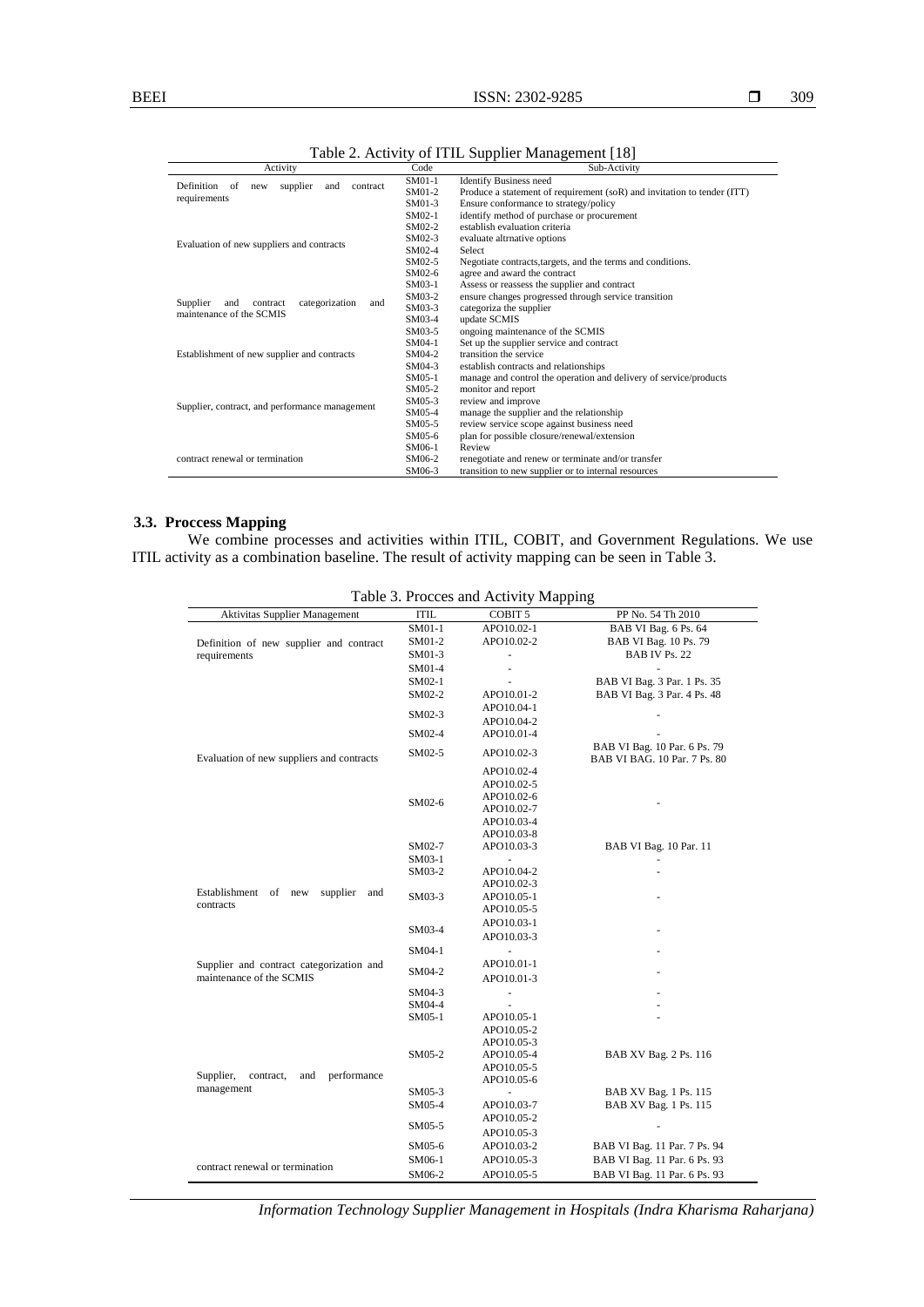## **3.4. Preparation of New Procedures**

The new procedure is prepared based on the mapping of activities and processes from COBIT, ITIL, and government regulations. we made some adjustments in the preparation of the document. Some activities are changed, omitted, or combined. We defined there are 6 main processes of suppliers management in the hospital (Table 4), namely: identify business needs and business case preparation, procurement and evaluation of new suppliers contracts, initiation of new contract, categorization of supplier and contract, supplier and contract performance management, and contract renewal or termination. Standard Operating Procedure (SOP) document is then prepared based on identified processes and activities. We use the SOP format that has been used by the hospital.

Table 4. Activity of New Procedures

| No.          | Work steps                                                                                                                                                                                                                                                                                                                                                                                                                                                                                                                                                                                                                            | Related unit                                            |  |  |  |  |
|--------------|---------------------------------------------------------------------------------------------------------------------------------------------------------------------------------------------------------------------------------------------------------------------------------------------------------------------------------------------------------------------------------------------------------------------------------------------------------------------------------------------------------------------------------------------------------------------------------------------------------------------------------------|---------------------------------------------------------|--|--|--|--|
|              | Activity for Identify business needs and business case preparation Procedure                                                                                                                                                                                                                                                                                                                                                                                                                                                                                                                                                          |                                                         |  |  |  |  |
| $\mathbf{1}$ | Identify the purchase / procurement method, arrange supplier selection method, and Set supplier selection<br>method                                                                                                                                                                                                                                                                                                                                                                                                                                                                                                                   | Procurement Unit<br><b>Commitment Maker</b><br>Official |  |  |  |  |
| 2            | Arrange procurement documents, Review the procurement document.                                                                                                                                                                                                                                                                                                                                                                                                                                                                                                                                                                       | Procurement Unit                                        |  |  |  |  |
| 3            | Prepare the initial business case, including options (internal and external), cost, time range, target, profit<br>and risk assessment etc, Communicate the initial business case to the IT / IT division, and make sure that<br>business and IT parties approve the initial business case.                                                                                                                                                                                                                                                                                                                                            | IT Unit                                                 |  |  |  |  |
| $\mathbf{1}$ | Activity for Procurement and Evaluation of New Suppliers Contracts Procedure<br>Arrange the evaluation criteria of the procurement document that contains the supplier-related<br>considerations (services, capabilities (both personnel and organization), quality and costs, etc.), Accept<br>the procurement document criteria that have been prepared, Evaluate procurement documents according<br>to predefined evaluation process / criteria and make sure they are in line with applicable business policies<br>/ policies, Maintain documentary evidence from the evaluation, and Verify references from potential<br>vendors | Procurement Unit                                        |  |  |  |  |
|              | Evaluate the impact of suppliers / contracts and their potential risks to avoid errors that could result in<br>losses (financial risks, business reputation, operations, regulators, laws), Plan how to address potential                                                                                                                                                                                                                                                                                                                                                                                                             | IT Unit                                                 |  |  |  |  |
| 2            | service risks by clearly defining service requirements, including software deed agreements, alternative<br>suppliers, or standby agreements to mitigate possible supplier errors, intellectual property protection and<br>security and legal and regulatory requirements. Compare the performance of suppliers and alternative<br>suppliers. And Create an overall review.                                                                                                                                                                                                                                                            | <b>Budget Program</b><br>Planning                       |  |  |  |  |
| 3            | Select suppliers and contracts that best match the results of the procurement document evaluation,<br>Document the decision, Communicate the decision, In any supplier relationship, establish the relationship<br>owner for all suppliers responsible for the quality of service provided                                                                                                                                                                                                                                                                                                                                            | Procurement Unit                                        |  |  |  |  |
|              | Negotiate contracts, targets and terms and conditions (including liability, closure, renewal, extension,<br>dispute, transfer). Use and launch roles and responsibilities for each service supplier. When multiple                                                                                                                                                                                                                                                                                                                                                                                                                    | IT Unit                                                 |  |  |  |  |
| 4            | suppliers work together to provide a service, consider allocating the main contractor role to one of the<br>suppliers to be responsible for the contract as a whole. Get legal advice on approval of resource<br>acquisitions related to ownership and licensing of intellectual property                                                                                                                                                                                                                                                                                                                                             | <b>Budget Program</b><br>Planning                       |  |  |  |  |
| 5            | Approve the Contract                                                                                                                                                                                                                                                                                                                                                                                                                                                                                                                                                                                                                  | Procurement Unit<br>IT Unit                             |  |  |  |  |
| $\mathbf{1}$ | Activity for Initiation of New Contract Procedure<br>Supplier and contract service configuration and their information in the SCD (Supplier and Contract<br>Database) and other enterprise systems.                                                                                                                                                                                                                                                                                                                                                                                                                                   | IT Unit                                                 |  |  |  |  |
| 2            | If the contract / project is the replacement of the old system, you should take and note the transition<br>process so that the productivity of the system is not compromised.<br>Activity for Categorization of Supplier and Contract Procedure                                                                                                                                                                                                                                                                                                                                                                                       | IT Unit                                                 |  |  |  |  |
| $\mathbf{1}$ | Create and maintain criteria based on type, significance and criticality of suppliers and supplier contracts,<br>Document these criteria, Categorize suppliers, then determine how important the supplier is to the service<br>providers and services provided by the business. Focus on the most important and priority suppliers.                                                                                                                                                                                                                                                                                                   | IT Unit                                                 |  |  |  |  |
| 2            | Update SCD every change related to supplier and/or contract, Perform SCD maintenance                                                                                                                                                                                                                                                                                                                                                                                                                                                                                                                                                  | IT Unit                                                 |  |  |  |  |
|              | Activity for Supplier and Contract Performance Management Procedure                                                                                                                                                                                                                                                                                                                                                                                                                                                                                                                                                                   |                                                         |  |  |  |  |
| $\mathbf{1}$ | Define criteria to supervise supplier performance in accordance with the applicable agreement,<br>Document these criteria.                                                                                                                                                                                                                                                                                                                                                                                                                                                                                                            | IT Unit                                                 |  |  |  |  |
| 2            | Monitor and Reporting                                                                                                                                                                                                                                                                                                                                                                                                                                                                                                                                                                                                                 | IT Unit                                                 |  |  |  |  |
| 3            | Review on a regular basis, Record and review the results periodically, Discuss with suppliers to identify<br>needs and opportunities for improvement, and Implement planned improvements.                                                                                                                                                                                                                                                                                                                                                                                                                                             | IT Unit                                                 |  |  |  |  |
| 4            | Perform supplier and relationship management (formal / non-formal communication, risk, change,<br>failure, repair, contact, and interface), Use established procedures to handle contract disputes, first if<br>possible, use effective relationships and communications to address service issues, and Plan for possible<br>extensions / updates / extensions.                                                                                                                                                                                                                                                                       | IT Unit                                                 |  |  |  |  |
|              | Activity for Contract Renewal or Termination Procedure                                                                                                                                                                                                                                                                                                                                                                                                                                                                                                                                                                                |                                                         |  |  |  |  |
| $\mathbf{1}$ | If the contract is a Unit Price Contract and there is a possibility of extension, then Review, Record and<br>value the results of the review, and Re-negotiate the results of the review and discuss with the supplier to<br>identify needs and opportunities for improvement, renewal, or termination and / or transfer.                                                                                                                                                                                                                                                                                                             | IT Unit                                                 |  |  |  |  |

## **3.5. Evaluation**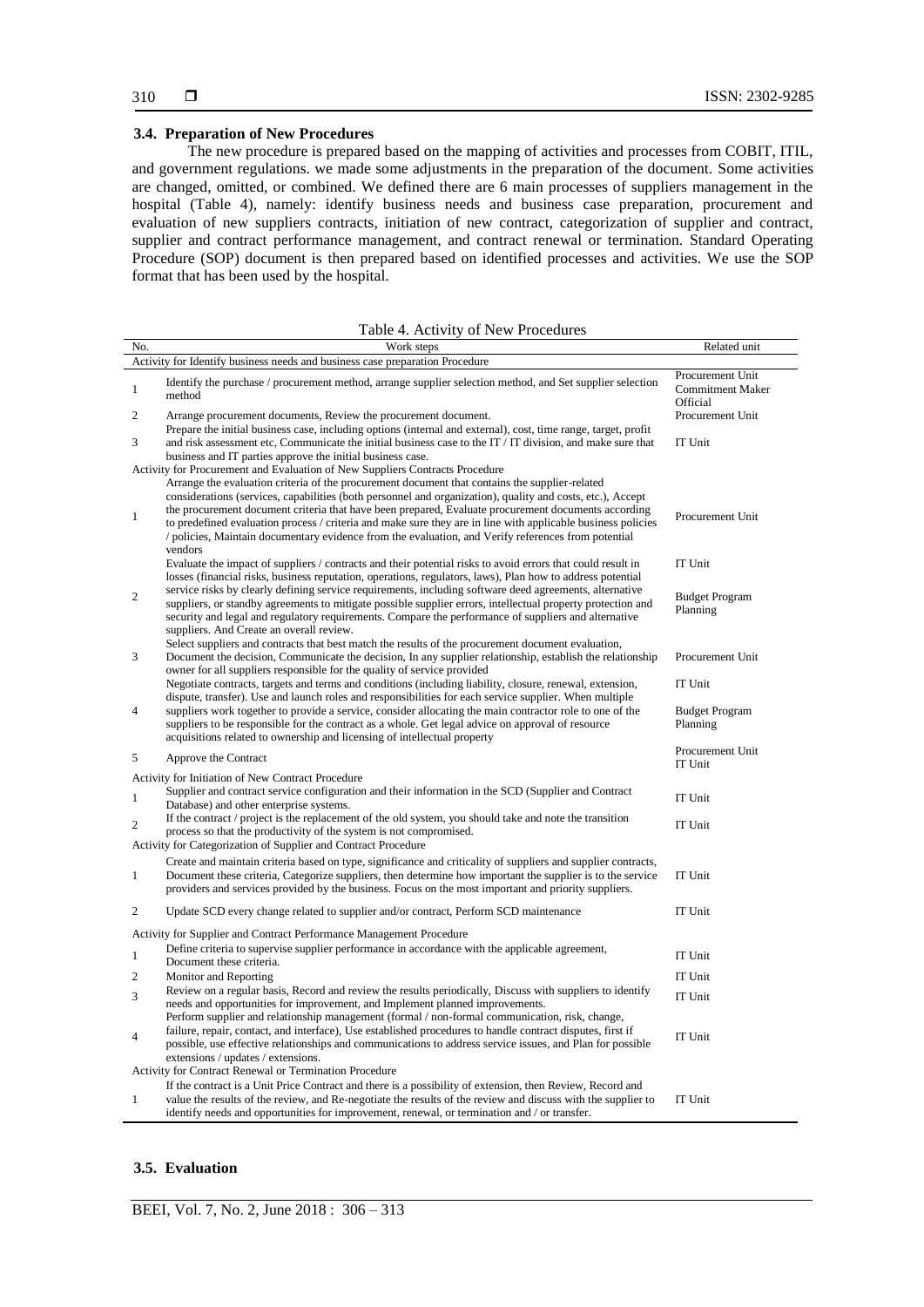Evaluation is conducted to find out whether the SOP document of contract management has been well prepared and easy to understand. The evaluation also sees compatibility with field conditions in hospitals. The evaluation was done by reviewing the document using walkthrough method. A walkthrough is a type of document review which led by the author of the document and attended by peer groups [23]. The walkthrough held at the hospital on October 14, 2016. The walkthrough review was conducted by the head of IT team, head of the Budget Program Planning, and staff of the Procurement Services Unit. it aims to get a direct response from the person in charge of the activity in the SOP document of contract management. Comments and corrections to documents obtained in the review process.

During an evaluation, a sequence of unfavorable work steps was found in the business identification and business case preparation activities. Improvements are made based on input from peer group based on experience and regulation. It's also found some unfamiliar terms such as business case, system transition, and SCMIS (Supplier and Contract Management Information System). Some of those activities names and terms need to be adjusted. The person responsible for each activity is checked and adjusted.

SOP document improvements are made to correct the deficiencies and errors found at the evaluation stage. Improvement of SOP document of supplier management including: Improvement of terms, sentence arrangement and word selection in SOP documents, Role and responsibilities mistakes were fixed, and improvement the sequence of activities steps. Peer group states that some processes are helpful in managing supplier's contracts because they are very specific to IT issues, such as software, infrastructure, and development resources.

## **4. DISCUSSION**

Based on observations and interviews, the hospital does not have standard procedures for managing IT suppliers. Procurement process of goods and services are still the main focus for the hospital in managing IT supplier. This is because the procurement procedure of goods and services has been regulated by the government; it makes the hospital prioritize to follow the regulation. The hospital is still done intuitively and unstructured procedure to manage supplier, except for the procurement process.

The results of activity mapping using COBIT and ITIL indicate that the following activities of suppliers management should be performed: identify business needs and business case preparation, procurement and evaluation of new suppliers contracts, initiation of new contract, categorization of supplier and contract procedure, supplier and contract performance management, and contract renewal or termination. The majority of those activities have not been systematically conducted by hospitals. All those activities are formalized into SOP documents for IT supplier management.

The IT supplier management SOP document is recognized to be very helpful to ensure technical specifications and quality of goods/services in the field of IT (software, infrastructure, development resources). This document provides discourse to the relevant parties regarding supplier management based on international standards. However, this work procedure can not be fully applied in the hospital yet. This is due to some limitations of rules and authority in applying new procedures.

Implementation of SOP documents within organizations is problematic and often requires great effort; the complexity will increase according to the size of the organization. It takes willpower from top management to implement those changes [25]. In this study, we do not discuss the documents application into organization operation. Our scope of research is to create SOP documents to manage suppliers according to COBIT and ITIL standards. In its application, it is still necessary to adjust to the current conditions and need to consider some elements of IT success factors in organizations such as people, work processes, data, networks, and software. The toughest challenge of implementing The IT supplier management SOP document is the hospital's characteristics of implementing IT in its organization. As in research [26][27], the adoption of technology in healthcare organizations is bound to encounter obstacles such as organizational structures and legal restraints. Government hospitals tend to wait for regulations to implement a policy, not because of the need for competitive advantage [5]. This paper provides a perspective from the point of view of IT management in managing suppliers.there are several papers discussing supplier management from a technical point of view, for example [28] using integrated fuzzy MCDM to select and evaluate suppliers, selecting coal-fired supplier[29], and optimization of enterprise alliance in supply chain[30].

There are possibilities and opportunities to make the document into community practice. By making this document open to the community, readable by stakeholders at the hospital, and receiving advice on improvement based on hospital experience. In this way, knowledge of the IT suppliers' management can be understood by interested parties.

In general, the processes of procurement of goods and management of suppliers in hospitals have many in common. We believe that the document of supplier management procedures can be a model of supplier management in Indonesian hospitals. The application of information technology in Indonesian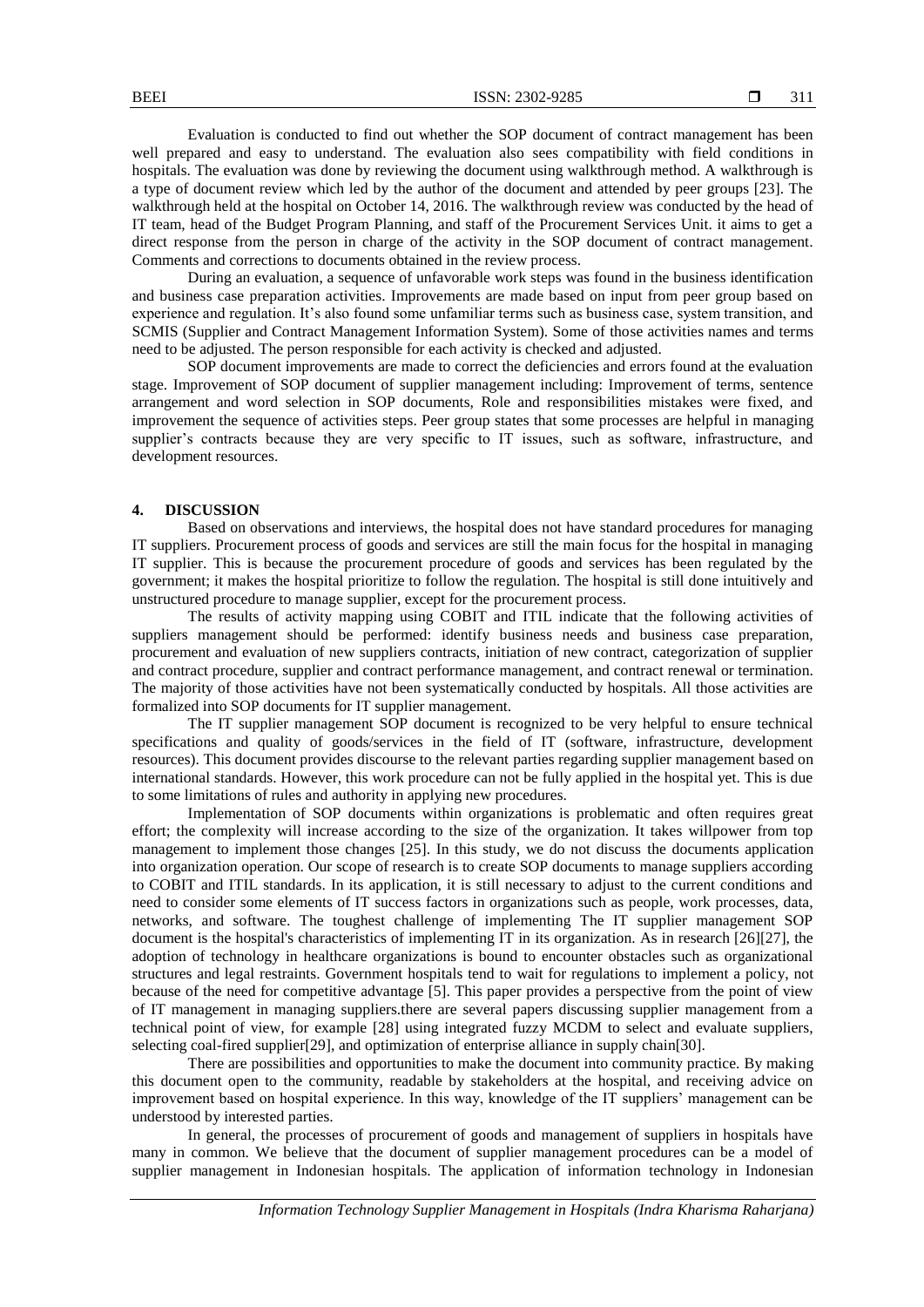hospitals has poor reception, less than 5% have adopted the Hospital Information System [5]. The government's impetus regarding the application of IT into the hospital will have an impact on the need for infrastructure preparation. It requires quality improvement in the procurement process of goods / services and supplier management.

#### **5. CONCLUSION**

Supplier management guide document was produced for the hospital. This document was derived from the merger of activities on supplier management (COBIT, ITIL, and Government Regulations on the procurement of goods and services). The limitation of this study is that the guidance document is still a model, based on case studies at a government hospital. Other than that this document can only be applied in Indonesia because it uses government regulation as a source of document-making. But we believe that our model is ready to be applied in other hospitals with little adjustment. In the process of making it, we have considered the general pattern of supplier management and government regulations regarding the procurement of goods and services. There is an opportunity to make this procedure document a community practice for managing IT suppliers in hospitals. By combining best practices in COBIT, ITIL, and government regulations, this document is useful for those who handle suppliers, especially IT.

#### **REFERENCES**

- [1] N. H. Lovell and B. G. Celler, "Information technology in primary health care," *International Journal of Medical Informatics*, vol. 55, pp. 9-22, 1999.
- [2] D. Protti, I. Johansen and F. Perez-Torres, "Comparing the application of Health Information Technology in primary care in Denmark and Andalucía, Spain," *international journal of medical informatics*, vol. 78, p. 270–283, 2009.
- [3] C. Bain, "*The implementation of the electronic medical records system in health care facilities,"* in 6th International Conference on Applied Human Factors and Ergonomics (AHFE 2015) and the Affiliated Conferences, AHFE 2015, 2015.
- [4] H. Lucas, "Information and communications technology for future health systems in developing countries," *Social Science & Medicine,* vol. 66, pp. 2122-2132, 2008.
- [5] P. Handayania, A. Hidayantoa, D. Ayuningtyas and I. Budi, "Hospital information system institutionalization processes in indonesian public, government-owned and privately owned hospitals," *International Journal of Medical Informatics,* vol. 95, p. 17–34, 2016.
- [6] L. T, "Information management in primary medical care in South Australia," Fam Pract., vol. 11, no. 1, pp. 44-50, 1994.
- [7] P. Handayani, A. Hidayanto, A. Pinem, I. Hapsari, P. Sandhyaduhita and I. Budi, "Acceptance model of a Hospital Information System," *International Journal of Medical Informatics*, vol. 99, pp. 11-28, 2017.
- [8] D. Dranovea, b. Craig Garthwaitea, B. Li and C. Odya, "Investment subsidies and the adoption of electronic medical records in hospitals," *Journal of Health Economics*, vol. 44, p. 309–319, 2015.
- [9] B. P. Santoso, E. Hariyanti and E. Wuryanto, "Penyusunan Panduan Pengelolaan Keamanan Informasi untuk Firewall Configuration Berdasarkan Kerangka Kerja PCI DSS v.3.1 Dan COBIT 5," *Journal of Information Systems Engineering and Business Intelligence*, vol. 2, no. 2, pp. 67-73, 2016.
- [10] H. Nugroho and K. Surendro, "Vocational Higher Education Governance Recommendation Based on Cobit 5 Enabler Generic Model," *Indonesian Journal of Electrical Engineering and Computer Science (IJEECS)*, vol. 1, no. 3, pp. 647-655, 2016.
- [11] R. A. Fajrin, Murahartawaty and S. F. S. Gumilang, "Perancangan Tata Kelola Teknologi Informasi di BAPAPSI Pemkab Bandung Menggunakan framework COBIT 5 Pada Domain EDM dan DSS," *Journal of Information Systems Engineering and Business Intelligence,* vol. 2, no. 2, pp. 74-80, 2016.
- [12] R. A. Islami, I. M. Sukarsa and I. K. A. Purnawan, "Information Technology Governance Archetype in an Indonesian University," *TELKOMNIKA (Telecommunication, Computing, Electronics and Control)* vol. 12, no. 7, pp. 5636-5644, 2014.
- [13] L. A. K. Wardani, Murahartawaty and L. Ramadani, "Perancangan Tata Kelola Layanan Teknologi Informasi Menggunakan ITIL versi 3 Domain Service Transition Dan Service Operation Di Pemerintah Kota Bandung," *Journal of Information Systems Engineering and Business Intelligence*, vol. 2, no. 2, pp. 81-87, 2016.
- [14] L. Wijaya, I. K. Raharjana and E. Purwanti, "Strategic Management for IT Services on Outsourcing Security Company," *Journal of Information Systems Engineering and Business Intelligence*, vol. 4, no. 1, pp. 46-56, 2018.
- [15] K. Koumaditis, "Governance of Service-Oriented Architecture in a Healthcare Organization: A Case Study," *Journal of Information Technology Case and Application Research*, vol. 17, no. 3, pp. 130-155, 2015.
- [16] T. Dahlberg and A. Helin, "*Formation of voluntary inter-organizational IT governance for healthcare and social welfare IT: theoretical background and empirical evaluation*," in 8th International Conference on Theory and Practice of Electronic Governance, Guimaraes, Portugal, 2014.
- [17] ISACA, COBIT 5: Enabling Procceses, ISACA, 2012.
- [18] ITIL, ITIL Service Design, TSO, 2011.